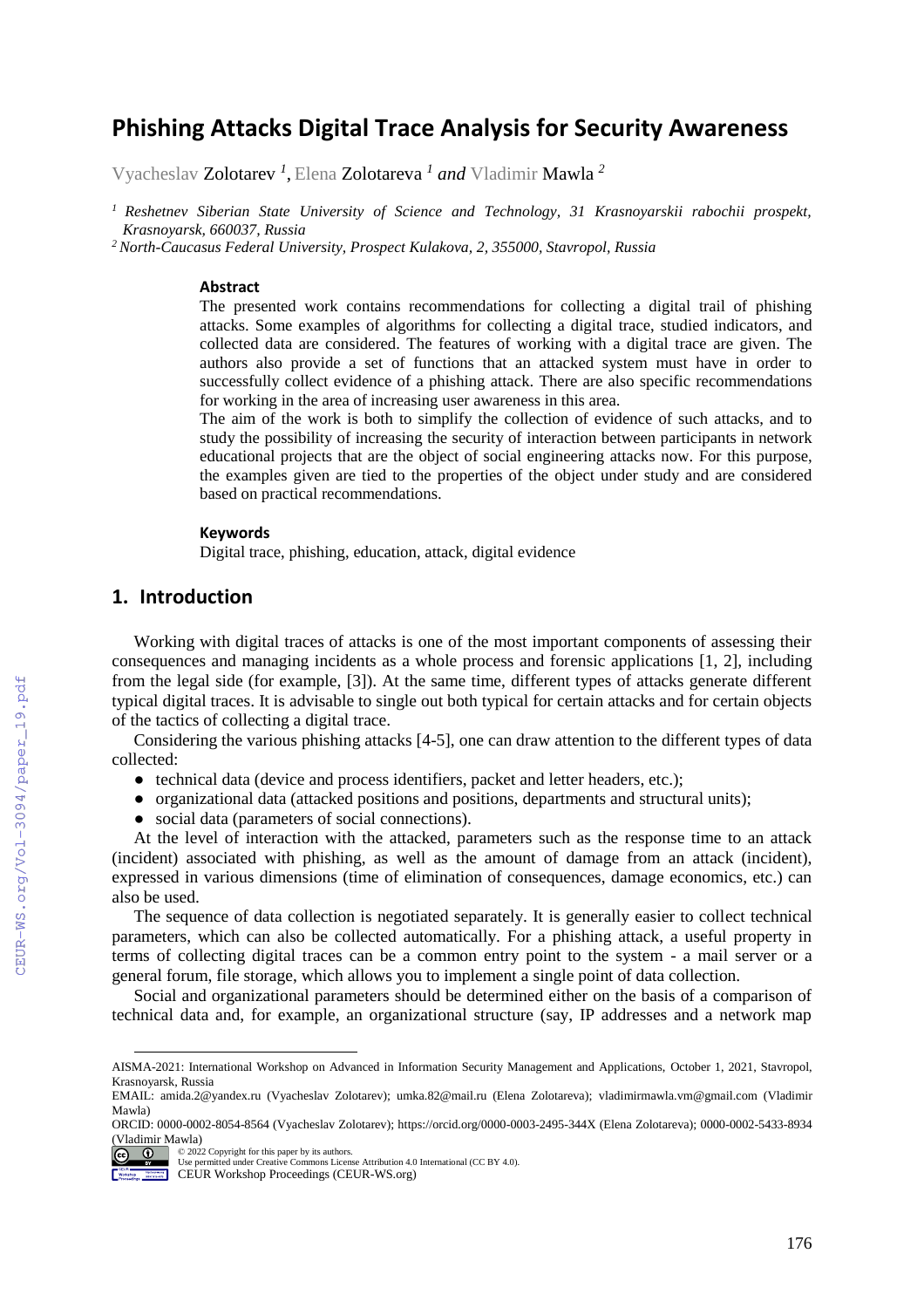associated with the organization's business processes), or on the basis of expert assessments and user surveys. It is also allowed to use forecasting of such parameters using statistics of attacks (incidents).

### **2. Indicators of Compromise**

Therefore, for phishing attacks on various types of objects, one can distinguish both methods of identifying their consequences (indicators of compromise) and detecting an attack in the course of its implementation.

If we talk about indicators of compromise, then first of all they will show not the progress of the phishing attack itself, but the signs of its implementation. This means that such traces should be collected mainly in technical parameters - mail server logs, letter headers, anomalous operations. For example, logging in to a particular account or, say, launching certain software can be signs of this type of attack.

The main ways to collect indicators of compromise can be:

Retrospective analysis of collected records. The goal will be to identify sequences of actions that begin with abnormal use of entry points or abnormal user feedback to requests.

● Iterative analysis of signs of compromise in various sources of collected data. The goal is both to find deviations and to poll users to confirm or deny the malicious intent of these deviations.

Assessment of interactions. Users can be exposed to various types of phishing attacks at any given time. Therefore, it is necessary to evaluate changes in the interaction of users with external and internal data sources.

Automation of work with heterogeneous sources of records. Collected records of different formats should be analyzed in a consistent manner to reduce response times.

In general, the problem of working with indicators of compromise for a phishing attack is the difficulty of predicting its development. In fact, working with traces of an attack, one can allow significant damage and encounter certain opposition, including the destruction of traces of an attack (intentional or unintentional) on the part of the attacker.

#### **3. Digital trace of the attack**

A digital trace will be a set of interrelated records, including those containing indicators of compromise, including for targeted attacks [6, 7]. The key features of using the collected digital trace will be response time and the success of detecting an attack (incident).

The following possibilities of collecting a digital trace can be distinguished:

● The collection of a digital trace is planned at certain "key points", which will be selected based on the model of interaction between the user and the system (depending on data flows, access control, an attacker's algorithm of actions, as well as predictive models of attack development, if such were foreseen and implemented in system).

Formation of a digital trace should take into account the peculiarities of data exchange for a specific research object.

Analysis of the digital trace should be possible at various stages of interaction - from the current values at the time of collecting the digital trace to the level that allows us to talk about the effectiveness of the actions of one or another participant in the field of secure data exchange and work with them.

#### **4. Collecting information - basic steps**

The key to successfully collecting digital trace data is working with the steps involved in generating attack data. An approximate sequence of steps for collecting data could be as follows:

A unified data collection methodology should be formed. It should be accompanied by clear instructions for each type of phishing attack and each type of target; if appropriate (you cannot apply a generic methodology).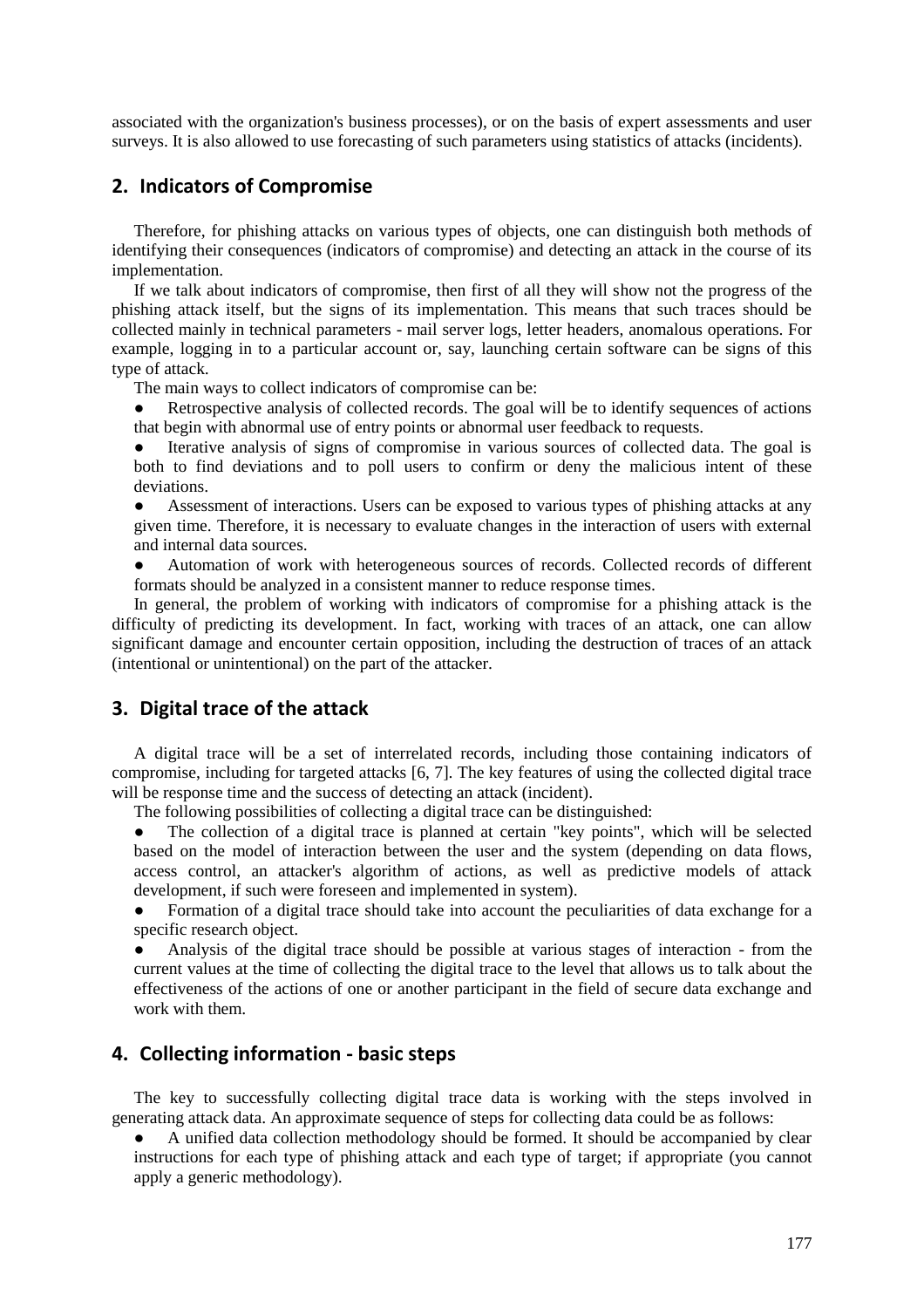● Responsible for collecting information should be appointed. In fact, you will also need to work with the authority of those in charge to eliminate obstruction of collection by other employees.

Digital trace collection tools such as SIEM or log collection systems are defined.

Databases (knowledge bases) are formed containing various types of indicators of compromise for phishing attacks specific to a particular object.

Methods of notification about fixed indicators of compromise are being formed. Methods of communication should also be provided for exchanging information about possibly detected attacks.

• Thus, the coverage by research algorithms of the total array of records collected in the field of the studied processes will be formed.

#### **5. Evaluating the effectiveness of an attacker's actions**

The overall effectiveness of the attacker's actions can be a consequence of the success of individual elements of the attack and should be assessed in accordance with certain logic.

The sequence of steps in the assessment should look like this:

Assessment of possible targets of the attack - assets or resources.

Assessment of possible problems, the solution of which may reduce the effectiveness of the attack. For specific issues (for example, low user awareness of information security tasks), an iterative assessment procedure should be provided.

- Assessment of the possible tasks of the attacker.
- Analysis of solutions applicable for a phishing attack aimed at a specific object.

As a result, metrics should be formed for the situation of a phishing attack, as well as countermeasures that reduce its effectiveness. Feedback (calculating or predicting response times) should also be evaluated and tested.

Applying this course of action should generate the following results:

the risks of actions for the target of the attack (a specific employee, department) are assessed based on the tasks solved and the resources spent, the key of which is the risk of failure to achieve the goal, thus, the formation of a digital trace at this stage can be focused on calls to resources or assets and requests for specific tasks;

a decrease in the number and lifetime of incidents that interrupt the process under study, depending on the organizational structure of such an incident and the reasons that cause it, which, when forming a digital trace, requires taking into account errors and failures in the execution of the attacker's task, including in small groups or as part of a network collaboration ;

increasing the document ability (collection of records and evidence) of the process, which in turn improves quality management;

- collection of supporting and fixing documents and records;
- collection of input data for various business processes of the attack object.

## **6. Implementing indicators of compromise as components of the digital trace**

Let us consider further examples of implementation of indicators of compromise as components of a digital trace. As an example, we will consider attacks on a mass mailing system for an educational resource (1); attack through the exchange of mail messages (2); attack on the educational forum (3). The goal of forming a set of indicators, as mentioned earlier, will be to increase user awareness and, through it, increase the security of data exchange within the framework of using the educational resource.

For educational resources such as forums, education management systems, and mass mailings, when viewed as the target of a phishing attack, there are many opportunities to collect digital traces. The positive properties of such an object are a single entry point for the attacker and the ability to control content; negative – the impossibility of blocking (prohibition) of some actions preventively.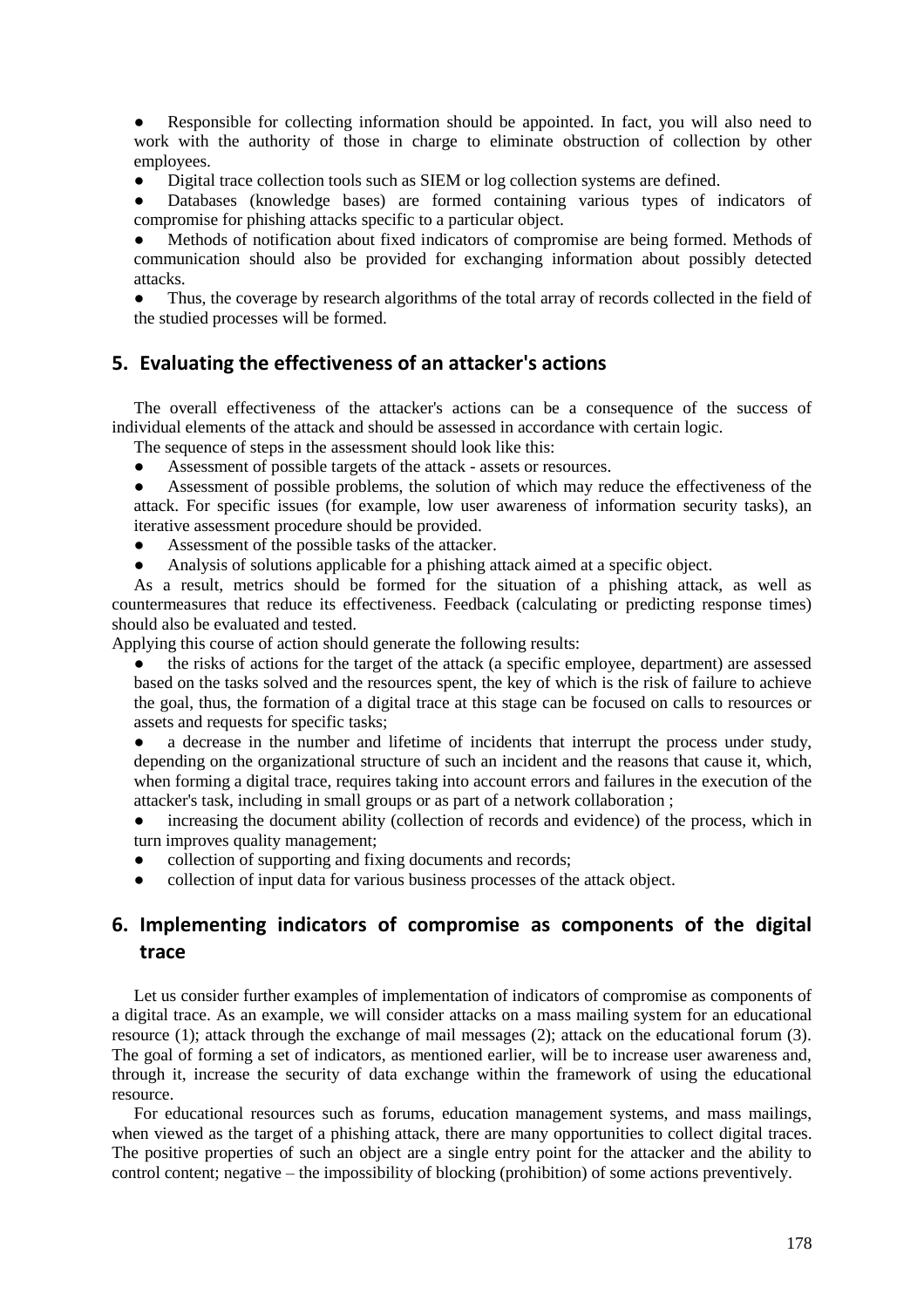Raising awareness through the collection of a digital trace and its study, including in a playful way, is one of the basic technological processes of the awareness raising process, often analyzed in scientific publications [8]. The work on gamification in the field of security education at the university correlates with similar work done by specialists who train employees in countering certain types of attacks [9]. The specifics of a particular type of activity can also be taken into account to assess the features of the digital trace, for example, a given type of technical support [10]. Game options for educational purposes can also be considered [11-13]. At the same time, it is possible to take into account the features of detecting a phishing attack, for example, by methods based on machine learning, the most significant examples of phishing attacks are identified and their parameters are used in the future as components of the digital trace [14, 15].

If we turn to the types of objects  $(1)$  -  $(3)$ , then we can distinguish the following components of the digital trace that are characteristic of them:

Object type (1):

- archives of letters for retrospective analysis;
- Source and destination IP addresses;
- electronic signatures and certificates, as well as statistics of their use;
- facts of loading and changing content:
- facts of creation, removal and modification of links;
- facts of masking links and pre-texting;
- reverse request facts and analysis of such requests;
- spam filters triggering;
- statistics of transitions and calls to specific resources.

As can be seen from the list, for an object of type (1), it is possible to single out the focus of the attacker's work, focused on injection into public resources. At the same time, he seeks to verify the data uploaded to the mass mailing and mask the signature of the phishing attack.

Object type (2):

- the purpose of the appeals;
- email headers;
- archive of letters for retrospective analysis;
- signatures of attacking actions in emails and configurations;
- configuration of the mail server (servers);
- archive of network traffic;
- triggering an attack detection system;
- firewall triggering;
- statistics of clicks on links:
- Attachment download statistics.

The type of object under consideration (2) is a classic object for studying in phishing attacks. Here, indicators of compromise should be used primarily to identify attacked mail server accounts and assess the actions associated with them, including as part of a retrospective analysis of records of various system logs.

Object type (3):

• archives of forum posts and trends for retrospective analysis;

● IP addresses of sources and recipients, as well as identification data of user profiles and their accounts;

- electronic signatures and certificates, as well as statistics of their use;
- facts of loading and changing content;
- facts of creation, removal and modification of links;
- facts of masking links and pre-texting;
- reverse request facts and analysis of such requests;
- statistics of blocking accounts and requests for blocking, as well as the timing and consequences of blocking (using account cloning, etc.);
- statistics of transitions and calls to specific resources.

For an object of type (3), the fact of decentralization of control is often essential for an attacker. Global moderators can detect the fact of an attack after its implementation, while local moderators of forum threads may not pay attention to the triggering of automatic warnings (if any). At the same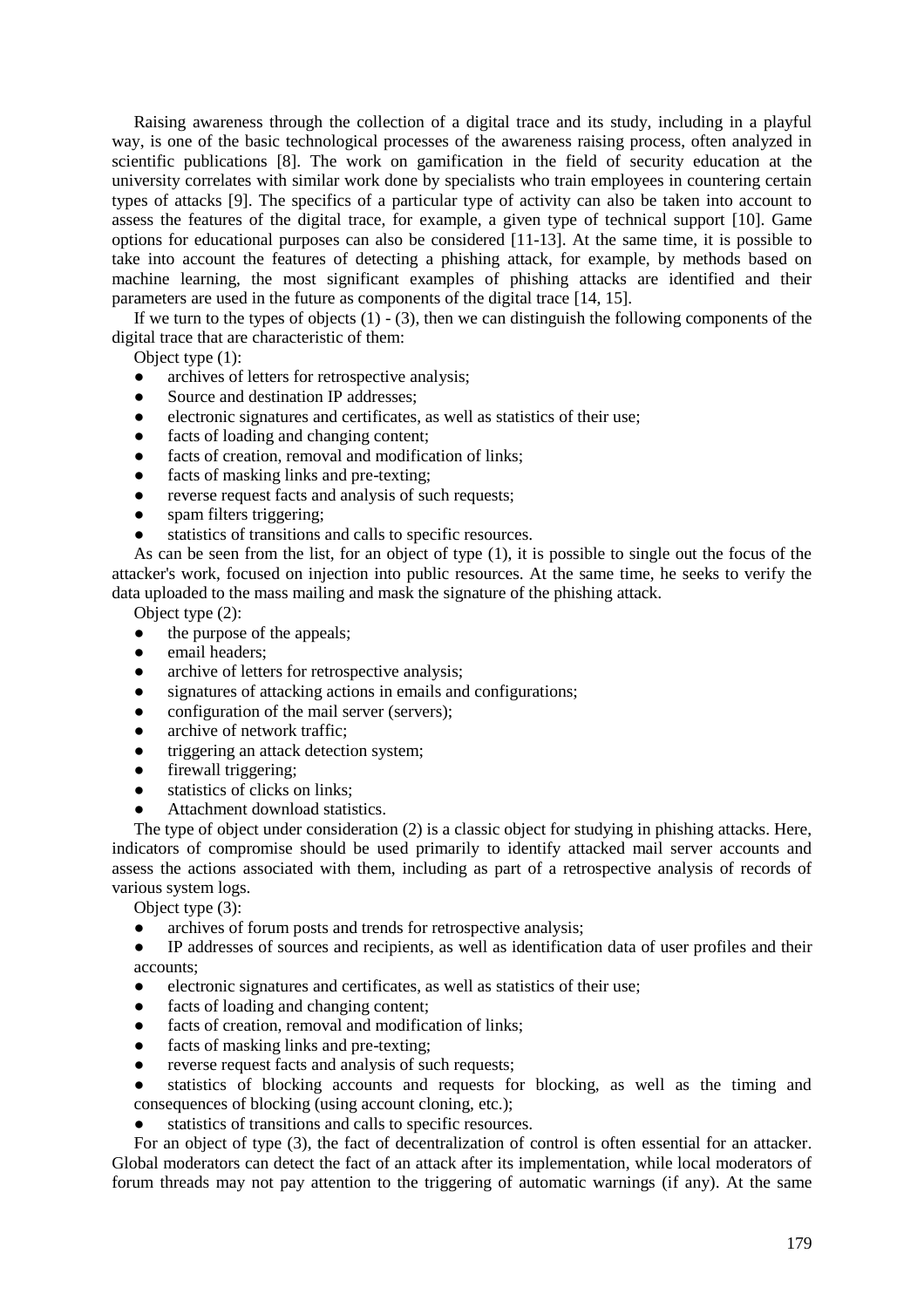time, it is advisable to work both with archived data (including recording the ignoring of system warnings by local moderators) and assessing the response time (separately for a local moderator; for a global moderator; for the system as a whole; for automatic response tools).

An example of collecting a digital trace, taking into account forecasting, can be the use of the following indicators and types of data (for an example of interaction through communication channels in a network educational project):

In database format:

- number of tracked users:
- number of tracked data types;
- coverage of user actions by controlling means;
- number of indicators of compromise:
- the state of the object before the attack;
- the state of an object after an attack (or on a specific control point).

In digital attack trail format:

- identifier or other designation of the attack;
- statistics of detected attack attempts:
- attacked accounts:
- successfully attacked accounts;
- successfully blocked accounts;
- statistics of reflected attacking actions;
- the state of the object before the attack;
- the state of the object after the attack.

As a result of the consideration, it can be noted that the formation of a digital trace even for such a standard object as an educational resource, and even for such a well-studied attack with fixed attack vectors such as phishing, can present significant complexity. It is associated both with the shortcomings of tools for detecting digital traces of an attack, and with a lack of user awareness and a high threshold for reaction to attacking actions.

### **7. Conclusions**

The analysis of data on the possibilities of collecting a digital trail of phishing attacks, suitable for educational resources, has been carried out. Various variants of data are selected, which may be components of the digital trace, applicable in this task, their description and recommendations for use are given.

A brief overview of the implementation of collecting a digital trail of phishing attacks for individual attack targets has been completed. The possibilities and points of collection of the digital trace are presented.

The analysis of the possibilities of collecting a digital trace is carried out, taking into account the peculiarities of its application as data to increase user awareness.

The usefulness of the data presented lies in the methodological and algorithmic support for collecting a digital trace, and specifically indicators of phishing attacks, for the purpose of response and awareness raising.

#### **8. Acknowledgement**

This work was supported by the Russian Foundation for Basic Research project No19-013-00711 a.

#### **9. References**

[1] F. Servida, E. Casey. "IoT forensic challenges and opportunities for digital traces", Digital Investigation. 2019, vol. 28. pp 22-29. doi: 10.1016/j.diin.2019.01.012